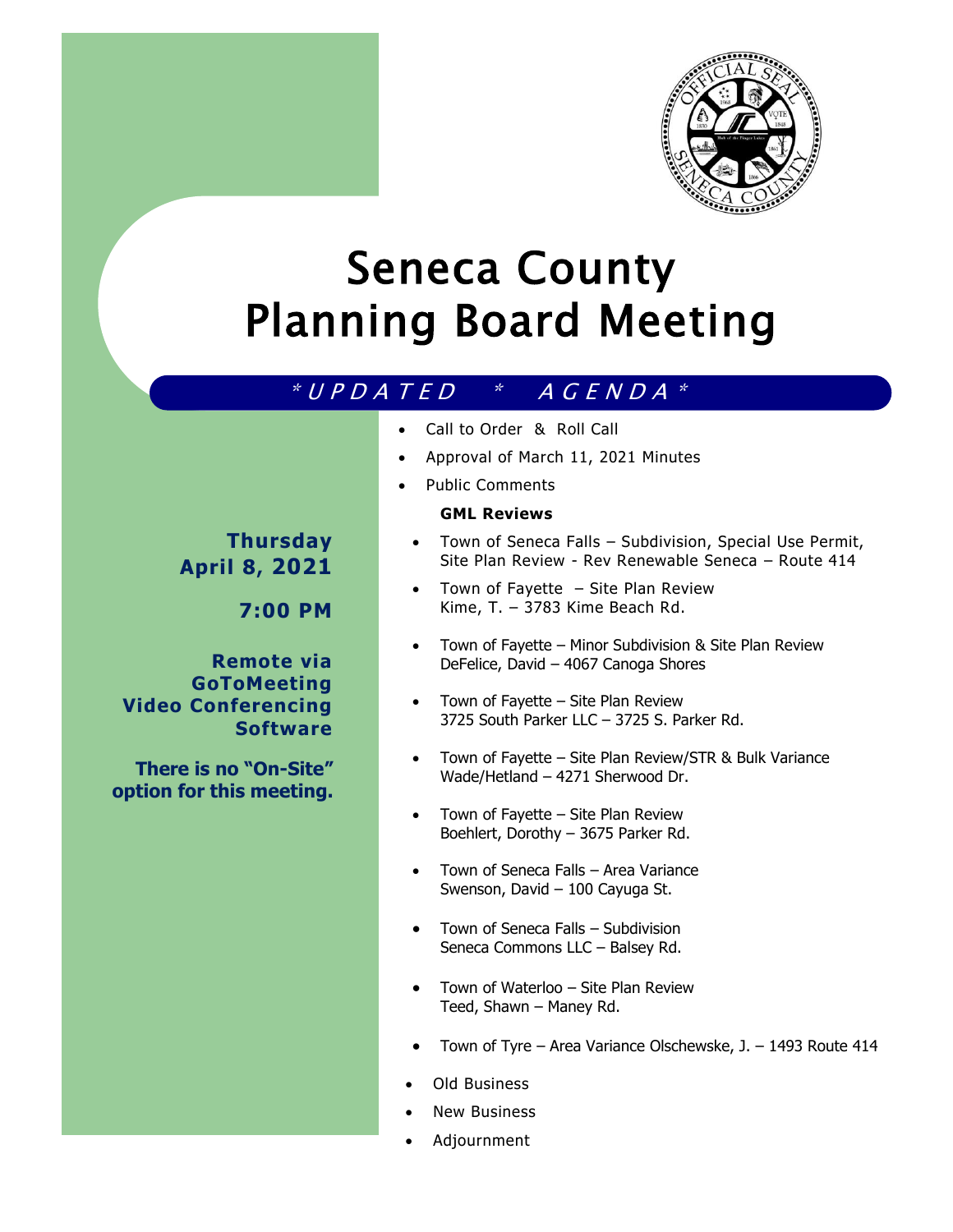## **Seneca County Planning Board (SCPB) Agenda Attachment – April 8, 2021 Meeting**

#### **Public Comments:**

Representatives of projects wishing to make a presentation should contac[t hhaynes@co.seneca.ny.us](mailto:hhaynes@co.seneca.ny.us) before 3 PM on April 8th and electronically submit any graphics they wish to be displayed during their presentation t[o jmcgrath@co.seneca.ny.us](mailto:jmcgrath@co.seneca.ny.us) . Comments will be scheduled immediately before review of that project. At the start of the meeting, please make sure it is known that you are present, who you work with, and what project you are present for. The SCPB has a policy of reviewing projects with persons present before those that do not have representation.

#### **GML REVIEWS:**

 **Town of Seneca Falls – Subdivision, Special Use Permit, Site Plan Review - Rev Renewable Seneca – Route 414** 

The applicant is proposing the development of a Renewable Natural Gas (RNG) facility on approximately 12-15 acres of a current 52 acre parcel. Digesters will be constructed at farms (dairy) and then trucks will transport the RNG to the Route 414 site where it will be tapped into Natural Gas lines. At this point it is anticipated that there will be up to 4 round trips per day and servicing up to 9 farms.

**Town of Fayette – Site Plan Review – Kime, T. – 3783 Kime Beach Rd.**

The applicant is requesting a Site Plan Review to allow for certain renovations of their personal residence. This will include a 25' X 16' addition and open overhangs at both ends of the residence.

- **Town of Fayette – Minor Subdivision & Site Plan Review - DeFelice, David – 4067 Canoga Shores** The applicant is proposing a Subdivision and Site Plan Review relative to the replacement of a seasonal residence with year around permanent residence.
- **Town of Fayette – Site Plan Review -3725 LLC – S. Parker Rd.**

The applicant is proposing to replace an 839 sq. ft. deck with a 1,162 sq. ft. deck.

- **Town of Fayette – Site Plan Review/STR & Bulk Variance - Wade/Hetland – 4371 Sherwood Dr.** The applicants are requesting a Site Plan Review to allow the development of a Short Term Residence (STR). A Variance of numerical standards in the STR requirements is necessary.
- **Town of Fayette – Site Plan Review - Boehlert, Dorothy – 3675 Parker Rd.** The applicant is requesting Site Plan Review to allow the construction of a roof over a deck.
- **Town of Seneca Falls – Area Variance - Swenson, David – 100 Cayuga St.** The applicant is requesting a variance to all for a greater number of accessory structures that are allowed by the zoning.
- **Town of Seneca Falls – Subdivision - Seneca Commons LLC – Balsey Rd.** Finger Lakes Health Medical which now owns the "Lifecare" facility on Balsey Rd. wishes to subdivide it so that the building and retention pond will be on one parcel and the rear acreage will have a 155' access strip along the west side of the
	- property.
- **Town of Waterloo – Site Plan Review – Teed, Shawn – Maney Rd.** The applicant is proposing a move his sawmill to this 63A parcel.
- **Town of Tyre – Area Variance – Olschewske, J. – 1493 Route 414** The applicant is requesting an Area Variance for the construction of a business sign less than the required 80' from the State Highway.